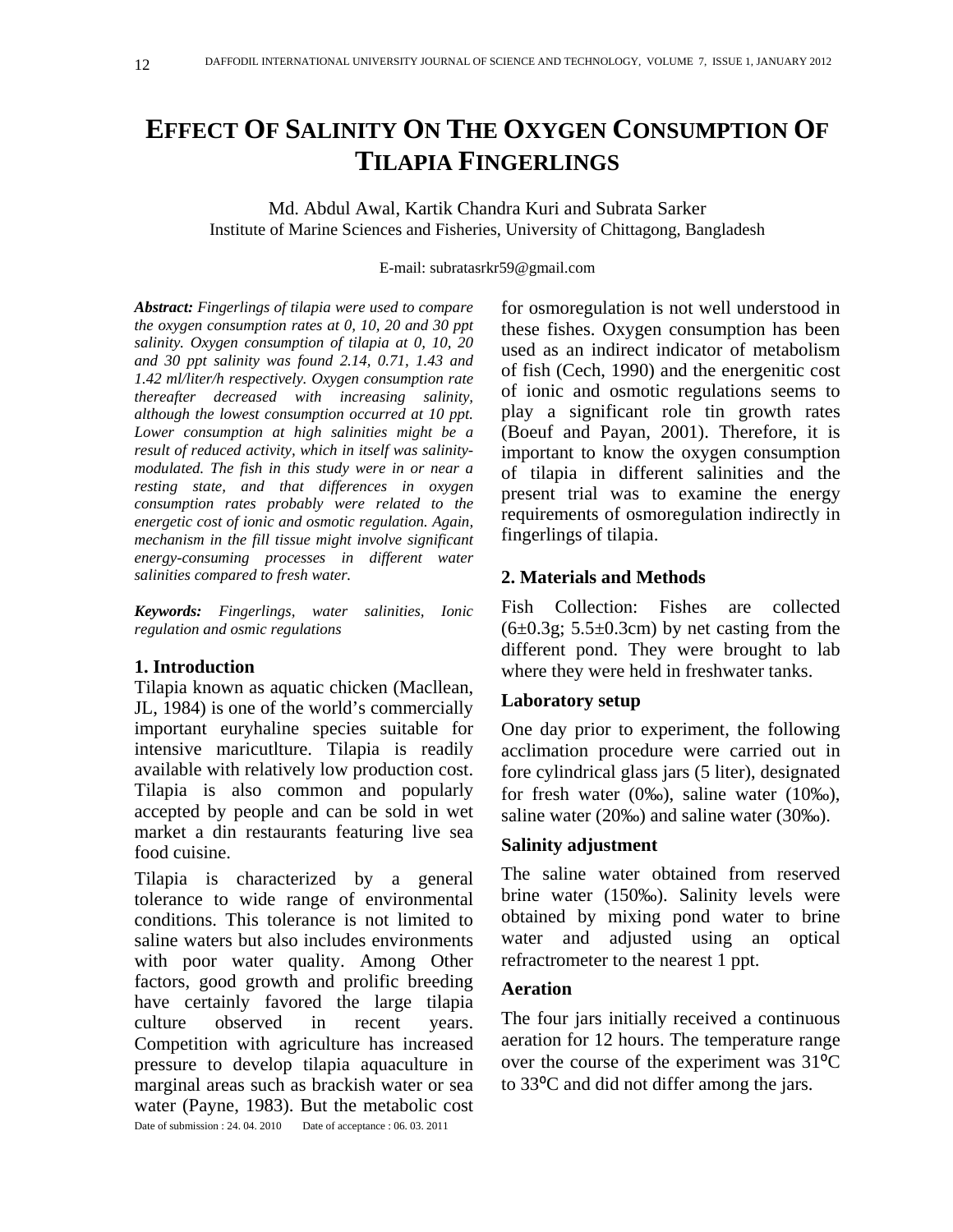#### **Experiment**

After acclimation (6 hours) three fish of both sexes were placed in each of the jar. The duration of the experiments was 2 hours. The initial Dissolve Oxygen (DO) of each jar was determined before placing the fishes into the jar. After two hours the final DO was determined.

#### **Oxygen Consumption Measurement**

The oxygen consumption was determined by Winkler's titration method (Strickland and Parsons, 1972). The oxygen consumption was expressed as: (Initial DO-Final DO)/T ml/liter/h.

Where,  $T=$  time.

# **Results**

Oxygen consumption of tilapia at 0, 10, 20 and 30 ppt salinity was found 2.14, 0.71, 1.43 and 1.42 ml/liter/h respectively. Oxygen consumption rates thereafter decreased with increasing salinity, although the lowest consumption occurred at 10 ppt.

# **3. Discussion**

Oxygen consumption decreased with increasing salinity. Lowest oxygen consumption was recorded in salinity of 10 ppt. Farmer and Beamish (1969) have been reported low consumption in *Tilapia nilotica* at higher salinities of up to 30 ppt, although the lowest consumption occurred at 11.2 ppt, which is coincided with the present study. These observations provide an indirect support for relationship between oxygen consumption and osmotic regulation.

In the present study it has been seen that oxygen consumption in different salinities was almost half of the consumption in fresh water. Ron et al. (1995) also showed that fish in sea water had significantly lower oxygen consumption rate (half) compared to fish reared in fresh water.

Furthermore, Ron et al. (1995) speculated that the difference in the possible energetic cost of ionic and osmotic regulation played a significant role in the difference in growth rate between the two groups; the sea water fish grew to be 1.5 times larger than the fish in fresh water. They reasoned that the change in oxygen consumption rate that could be attributed to the decrease in metabolic rate related to the increasing body size should be in the order to about 10%, far lower than the observed 50% between fresh and sea water (Ron et al., 1995).

Swanson (1996) also observed that the oxygen consumption paradoxically decreased at salinities far above that of the seawater in the milkfish (*Chanos chanos*). It was suggested that the low oxygen consumption at high salinities was rather a result of the reduced activity, which in itself was salinity-modulated. This probably explains the results of his study since fish at higher salinity were visibly less active than those at fresh water.

Such difference in oxygen consumption rates among salinities raises the question of what process and mechanisms were involved. The level of feeding and feeding activity, as well as the increased metabolic rate following feeding all influence overall metabolic rate, and thus oxygen consumption; although it is not applicable in this study. The fish in this study were in or near a resting state, and that differences in oxygen consumption rates probably were related to the energetic cost of ionic and osmotic regulation. Again, mechanisms in the gill tissue might involve significant energy-consuming processes in different water salinities.

# **4. Conclusions**

It was observed in the present study that oxygen consumption was decreased which indicated lower metabolic cost. As the metabolic cost was decreased, surplus energy might be used for enhancement of growth of the species in saline water.